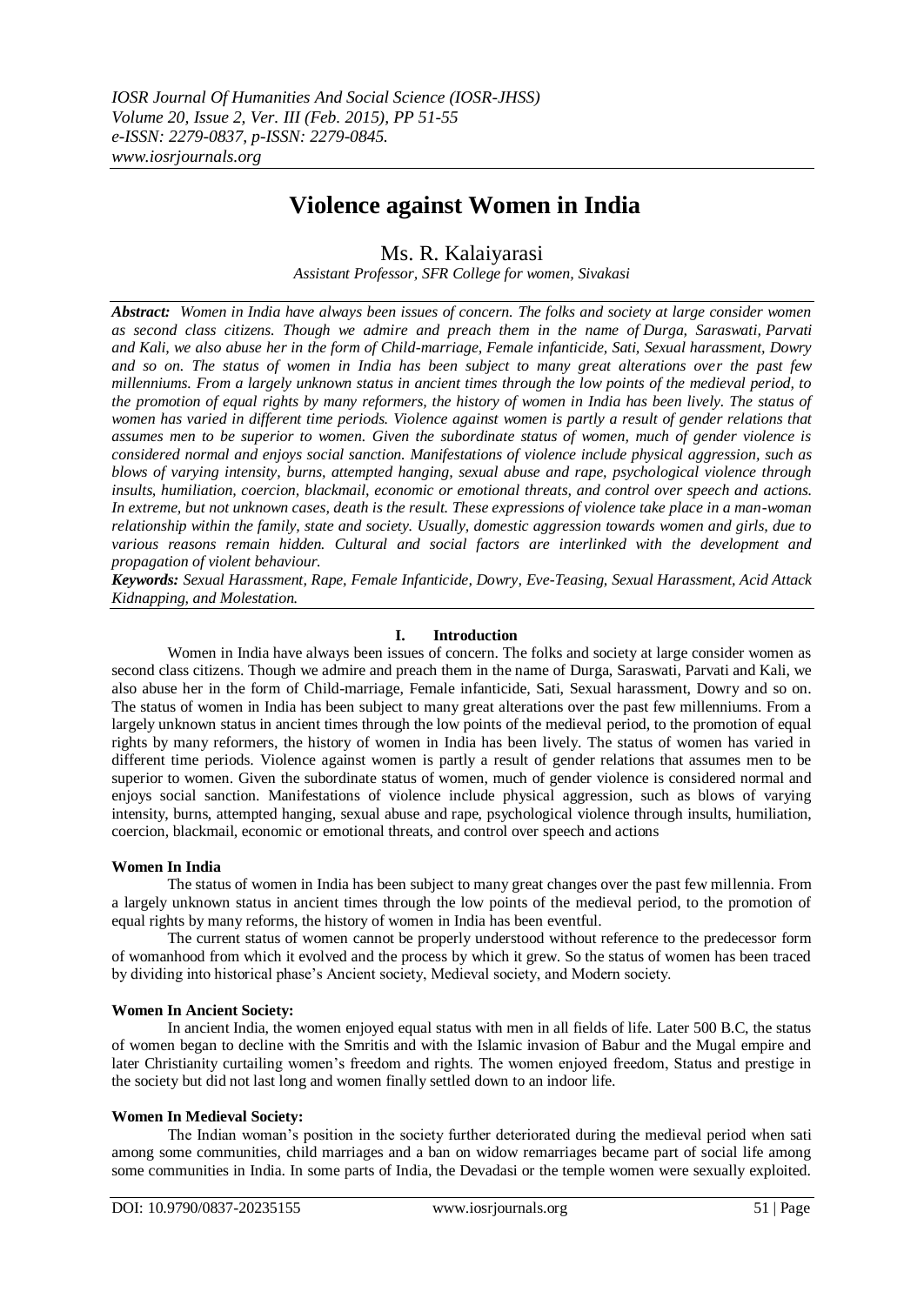Polygamy was widely practiced especially among Hindu Kshatriya rulers. The women lost their entity in the  $18<sup>th</sup>$  century and till the beginning of the  $19<sup>th</sup>$  century women were totally and forcefully sublimated male superiority, physically and intellectually.

## **Women In Modern Society:**

Women's participation in the workforce as well as in other activities increased during the 19<sup>th</sup> and from the early period of  $20<sup>th</sup>$  century due to the upliftment of women started by the influence of social reforms. As far as India is concerned, the social structure, cultural norms and value systems are important determinants of women"s role and their position in society India has one of the most impressive sets of laws for women. The state to practice protective discrimination in favour of women.

## **Crime Against Women**

Comparative Statement between Tamil Nadu and All India on head –wise incidence of reported Crime against women during 2011 are given below:

| S.No           | <b>Crime Heads</b>                    | 2011              |           | $%$ to All |
|----------------|---------------------------------------|-------------------|-----------|------------|
|                |                                       | <b>Tamil Nadu</b> | All India | India      |
|                | Rape                                  | 677               | 24202     | 2.80       |
| 2              | <b>Sexual Harassment</b>              | 464               | 8570      | 5.41       |
| 3              | $\sigma$ f<br>Indecent Representation | 10                | 453       | 2.21       |
|                | Women (Prohibition) Act               |                   |           |            |
| $\overline{4}$ | Dowry Death                           | 152               | 8618      |            |
| 5              | Immoral Traffic (P) Act               | 420               | 2435      | 17.25      |
| 6              | Dowry Prohibition Act                 | 195               | 6619      | 2.95       |
| 7              | Molestation                           | 1467              | 42968     | 3.41       |
| 8              | Kidnapping & Abduction                | 1743              | 35565     | 4.90       |
| $\mathbf Q$    | Husband and his<br>Cruelty by         | 1812              | 99135     | 1.83       |
|                | <b>Relatives</b>                      |                   |           |            |
|                | Total                                 | 6940              | 228569    | 3.04       |

In recent years there has been an alarming increase in atrocities and violence against women in the country. It is estimated that the growth rate of crime against women would be higher than the population growth rate by 2010, which implies that progressively a greater number of women are becoming victims of violence. Throughout history women in various continents of the world have been considered as the physically weaker sex. The gender differences and bias existing globally places women all over the world at various disadvantageous positions. Crimes against women are assertion of dominance overt them and come from the baser instincts of society. As a matter of fact the problem of violence against women is not something new. Moreover violence against women is often not considered as violence because of general acceptance of man"s superiority in the society. Women themselves also do not consider it as violence because of their misconstrued religious values and resulting socio cultural attitudes.

Gender violence is a common problem prevailing in almost all the developing countries. Even in India the issue continues unabated creating many hassle and challenges for the social growth. The age old cultural beliefs and tradition have identified various issues of gender – based violence that over the period of time has become a major cause of harassment faced by the women.

In India where almost half of the populations are women, they have always been ill-treated and deprived of their right to life and personal liberty as provided under the constitution of India. Women are always considered as a physically and emotionally weaker than the males, whereas at present women have proved themselves in almost every field of life affirming that they are no less than men due to their hard work whether at home or working places. Behind closed doors of homes all across our country, people are being tortured, beaten and killed. It is happening in rural areas, towns, cities and in metropolitans as well. It is crossing all social classes, genders, racial lines and age groups. It is becoming a legacy being passed on from one generation to another. But offences against women which reflects the pathetic reality that women are just not safe and secure anywhere. According to a latest report prepared by India"s **National Crime Records Bureau (NCRB),** a crime has been recorded against women in every three minutes in India. Every 60 minutes, two women are raped in this country. Every six hours, a young married woman is found beaten to death, burnt or driven to suicide.

Violence against women is not a new phenomenon. Women have to bear the burns of domestic, public, physical as well as emotional and mental violence against them, which affects her status in the society at the larger extent. The statistics of increasing crimes against women is shocking, where women are subjected to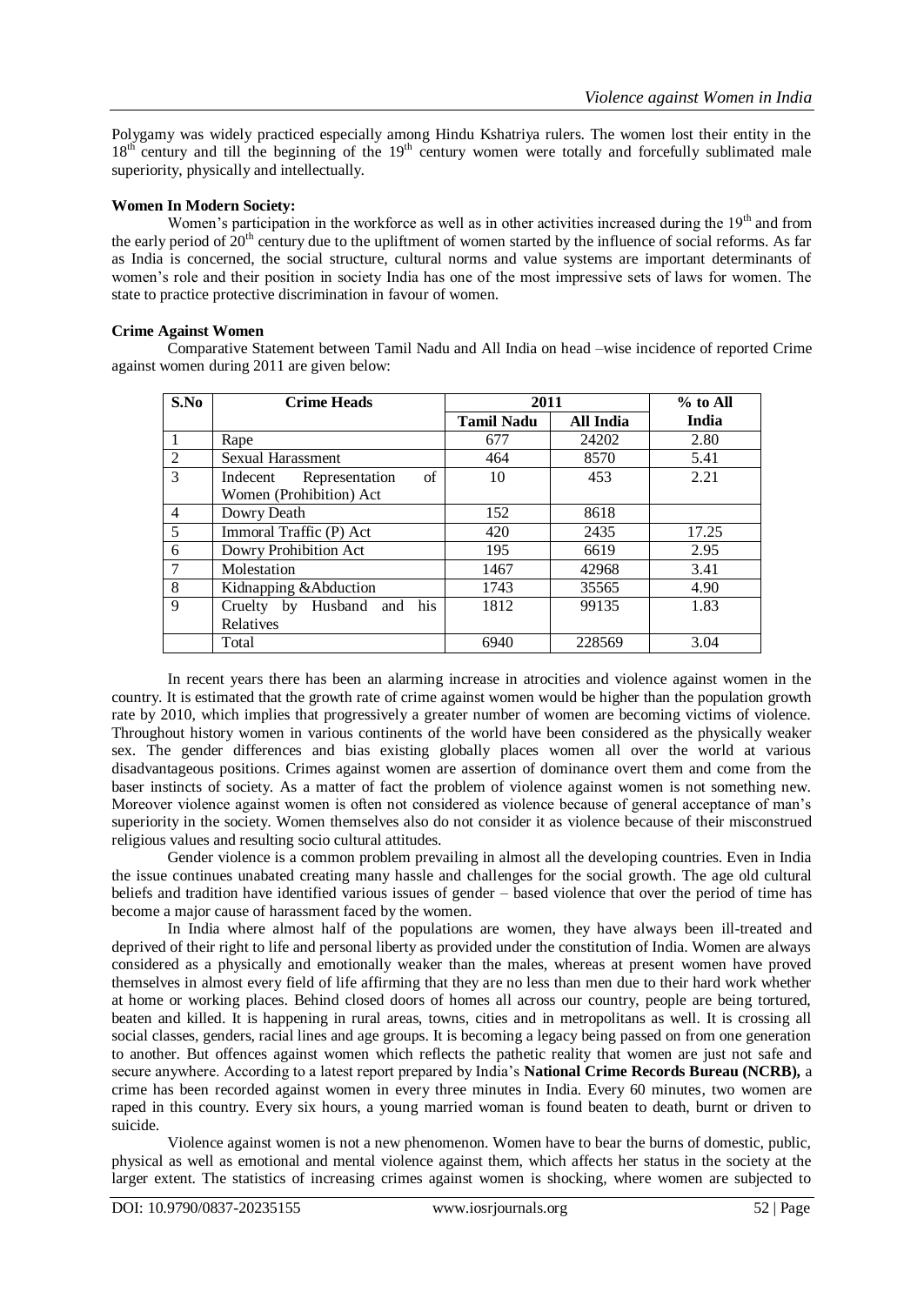violence attacks i.e. foeticide, infanticide, medical neglect, child marriages, bride burning, sexual abuse of girl child, forced marriages, rapes, prostitution, sexual harassment at home as well as work places etc. In all the above cases women is considered as aggrieved person.

As women gain influence and consciousness, they will make stronger claims to their entitlements gaining further training, better access to credit and higher incomes - and command attention of police and courts when attacked. As women's economic power grows, it will be easier to overcome the tradition of "son preference" and thus put an end to the evil of dowry.

Violence against women can fit into several broad categories. These include violence carried out by "individuals" as well as "states." Some of the forms of violence perpetrated by individuals are coercive use of contraceptives; [female infanticide;](http://en.wikipedia.org/wiki/Female_infanticide) [prenatal sex selection;](http://en.wikipedia.org/wiki/Sex_selective_abortion) obstetric violence and [mob violence;](http://en.wikipedia.org/wiki/Mob_violence) as well as harmful customary or traditional practices such as [honor killings,](http://en.wikipedia.org/wiki/Honor_killings) [dowry violence,](http://en.wikipedia.org/wiki/Dowry_death) [female genital mutilation,](http://en.wikipedia.org/wiki/Female_genital_mutilation) [marriage by abduction](http://en.wikipedia.org/wiki/Marriage_by_abduction) an[d forced marriage.](http://en.wikipedia.org/wiki/Forced_marriage)

The [World Health Organization](http://en.wikipedia.org/wiki/World_Health_Organization) (WHO), in its research on Violence against women, categorized it as occurring through five stages of the life cycle: "1) pre-birth, 2) infancy, 3) girlhood, 4) adolescence and adulthood and 5) elderly"

|  | Forms of violence experienced by women throughout their lifespan (5) |  |
|--|----------------------------------------------------------------------|--|
|  |                                                                      |  |

| <b>PHASE</b> | <b>TYPE OF VIOLENCE PRESENT</b>                                                                               |
|--------------|---------------------------------------------------------------------------------------------------------------|
| Pre-birth    | Sex-selective abortion; battering during pregnancy; coerced pregnancy.                                        |
| Infancy      | Female infanticide; emotional and physical abuse; differential access to food and medical care.               |
| Girlhood     | Child marriage; genital mutilation; sexual abuse by family members and strangers; differential                |
|              | access to food, medical care and education.                                                                   |
| Adolescence  | Violence during courtship; economically coerced sex (e.g. for school fees); sexual abuse in the               |
|              | workplace; rape; sexual harassment; arranged marriage; trafficking.                                           |
| Reproductive | Physical, psychological and sexual abuse by intimate male partners and relatives; forced pregnancies by       |
| Age          | partner; sexual abuse in the workplace; sexual harassment; rape; abuse of widows, including property grabbing |
|              | and sexual cleansing practices.                                                                               |
| Elderly      | Abuse of widows, including property grabbing; accusations of witchcraft; physical and                         |
|              | psychological violence by younger family members; differential access to food and medical care.               |

## **Incidence of Crime Against Women**

Head – wise incidence of reported Crime against Women during 2008 to 2012 along with percentage variation are given below:

| S.No            | $\circ$<br><b>CRIME HEADS</b>                            | 2008 | 2009 | 2010 | 2011 | 2012 | $\frac{0}{0}$                         |
|-----------------|----------------------------------------------------------|------|------|------|------|------|---------------------------------------|
|                 |                                                          |      |      |      |      |      | VARIATION IN 2012<br><b>OVER 2011</b> |
|                 | Dowry Death                                              | 207  | 194  | 165  | 152  | 110  | $-27.6$                               |
| 2               | Sexual Harassment                                        | 974  | 501  | 638  | 464  | 382  | $-17.7$                               |
| 3               | Rape                                                     | 573  | 596  | 686  | 677  | 737  | 8.8                                   |
| $\overline{4}$  | Molestation                                              | 1705 | 1242 | 1405 | 1467 | 1494 | 1.8                                   |
| 5               | Dowry Prohibition Act                                    | 262  | 207  | 199  | 195  | 277  | 42.1                                  |
| 6               | Cruelty by Husband and His<br>Relatives                  | 1648 | 1460 | 1570 | 1812 | 1965 | 8.4                                   |
| $7\overline{ }$ | Kidnapping & Abduction                                   | 1160 | 1133 | 1464 | 1743 | 1693 | $-2.9$                                |
| 8               | Indecent Representation<br>of<br>Women (Prohibition) Act | 4    | 2    | 14   | 10   | 34   | 240.0                                 |
| - 9             | Immoral Traffic (P) Act                                  | 687  | 716  | 567  | 420  | 500  | 19.0                                  |
|                 | Total                                                    | 7811 | 7220 | 6051 | 6940 | 7192 | 3.6                                   |

#### **Types and Forms of Violence against Women in India:**

#### **(i) Sexual Harassment:**

Half of the total number of crime against women reported in 1990 related to molestation and harassment at the workplace. Eve teasing is a euphemism used for sexual harassment or molestation of women by men many activists blame the rising incidents of sexual harassment against women on the influence of "Western culture".

## **(ii) Dowry:**

In 1961, the government of India passed the Dowry prohibition Act, making the dowry demands in wedding arrangements illegal. However, many cases of dowry –related domestic violence, suicides and murders have been reported. The term for this is "bride burning" and its criticized within India itself.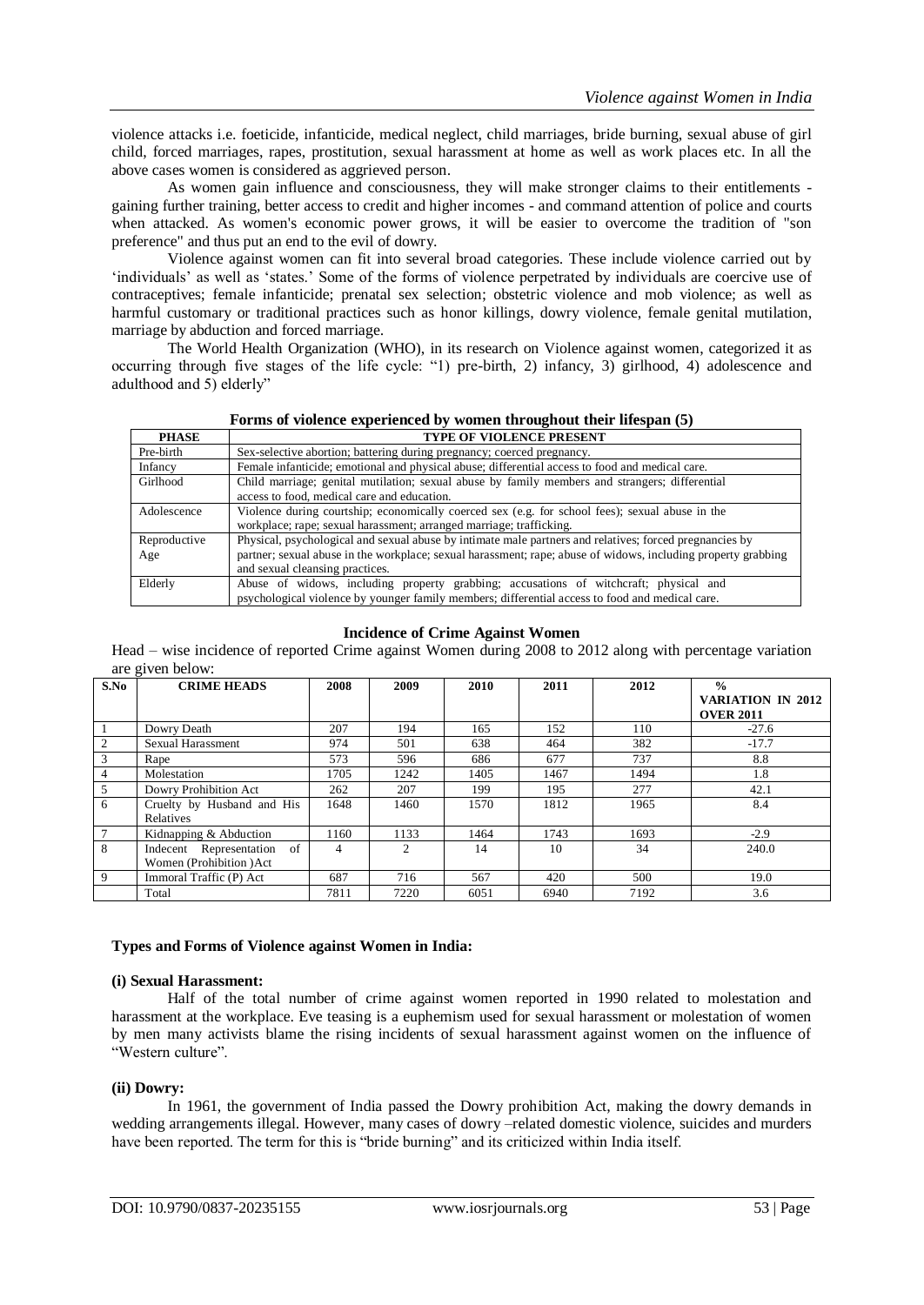#### **(iii) Child Marriage:**

Child marriage has been traditionally prevalent in India and continues to this day. Historically, young girls would live with their parents till they reached puberty. In the past, the child widows were condemned to a life of great agony, shaving heads, living in isolation, and shunned by the society. Although child marriage was outlawed in 1860, it is still a common practice.

#### **(iv) Female Infanticides And Sex Selective Abortions:**

India has a highly masculine sex ratio, the chief reason being that many women die before reaching adulthood. It is therefore suggested by many experts, that the highly masculine sex ratio in India can be attributed to female infanticides and sex-selective abortions. The abuse of the dowry tradition has been one of the main reasons for sex-selective abortions and female infanticides in India.

#### **(v) Domestic Violence:**

The incidents of domestic violence are higher among the lower socio- economic classes. There are various instances of an inebriated husband beating up the wife often leading to severe injuries. Domestic violence is also seen in the form of physical abuse. Domestic violence includes, harassment, maltreatment, brutality or cruelty and even the threat of assault-intimidation. It includes physical injury, as well as "willfully or knowingly placing or attempting to place a spouse in fear of injury and compelling the spouse by force or threat to engage in any conduct or act, sexual or otherwise, from which the spouse has a right to abstain". Confining or detaining the spouse against one"s will or damaging property are also considered as acts of violence.

#### **(vi) Trafficking:**

The Immoral Traffic (Prevention) Act was passed in 1956. However many cases of trafficking of young girls and women have been reported. These women are either forced into Prostitution, domestic work, or child labour.

#### **(vii)Eve- Teasing:**

Eve teasing is an act of terror that violates a woman"s body, space and self-respect. It is one of the many ways through which a women is systematically made to feel inferior, week and afraid. Whether it is an obscene word whispered into a woman's ear; offensive remarks on her appearance; an intrusive way of touching any part of a woman"s body; a gesture which is perceived and intended to be vulgar; all these acts represent a violation of a woman"s person, her bodily integrity.

#### **(viii) Rape :**

One-quarter of the reported rapes involve girls under the age of 16 but the vast majority are never reported. Although the penalty is severe, convictions are rare.

Crimes such as rape as a form of sexual violence are reported to be on the increase. Around the world, one in five women have been found to be victims of rape in their lifetime . Many rapes go unreported because of the stigma and trauma associated with them and the lack of sympathetic treatment from legal systems.

The insecurity outside the household is today the greatest obstacle in the path of women. Conscious that, compared to the atrocities outside the house, atrocities within the house are endurable, women not only continued to accept their inferiority in the house and society, but even called it sweet.

In recent years, there has been an alarming rise in atrocities against women in India. Every 26 minutes a woman is molested. Every 34 minutes a rape takes place. Every 42 minutes a sexual harassment incident occurs. Every 43 minutes a woman is kidnapped. And every 93 minutes a woman is burnt to death over dowry.

#### **(ix) Acid attacks:**

At times, acids such as sulphuric acid has been used to disfigure or kill women and girls for reasons such as family feuds, inability to meet dowry demands and for rejection of marriage proposals.

The Government of India should come out with some more stringent laws to protect the rights of women who are victims of violence of any kind occurring within the family, so that it will work as the preventive measure to eradicate the crime. A strict law to be passed to punish those women who are filing a false compliant against husband or relatives by misusing of Domestic Violence Act so that there will be fair justice to all.

In our society, violence is bursting. It is present almost everywhere and nowhere is this eruption more intense than right behind the doors of our homes. Behind closed doors of homes all across our country, people are being tortured, beaten and killed. It is happening in rural areas, towns, cities and in metropolitans as well. It